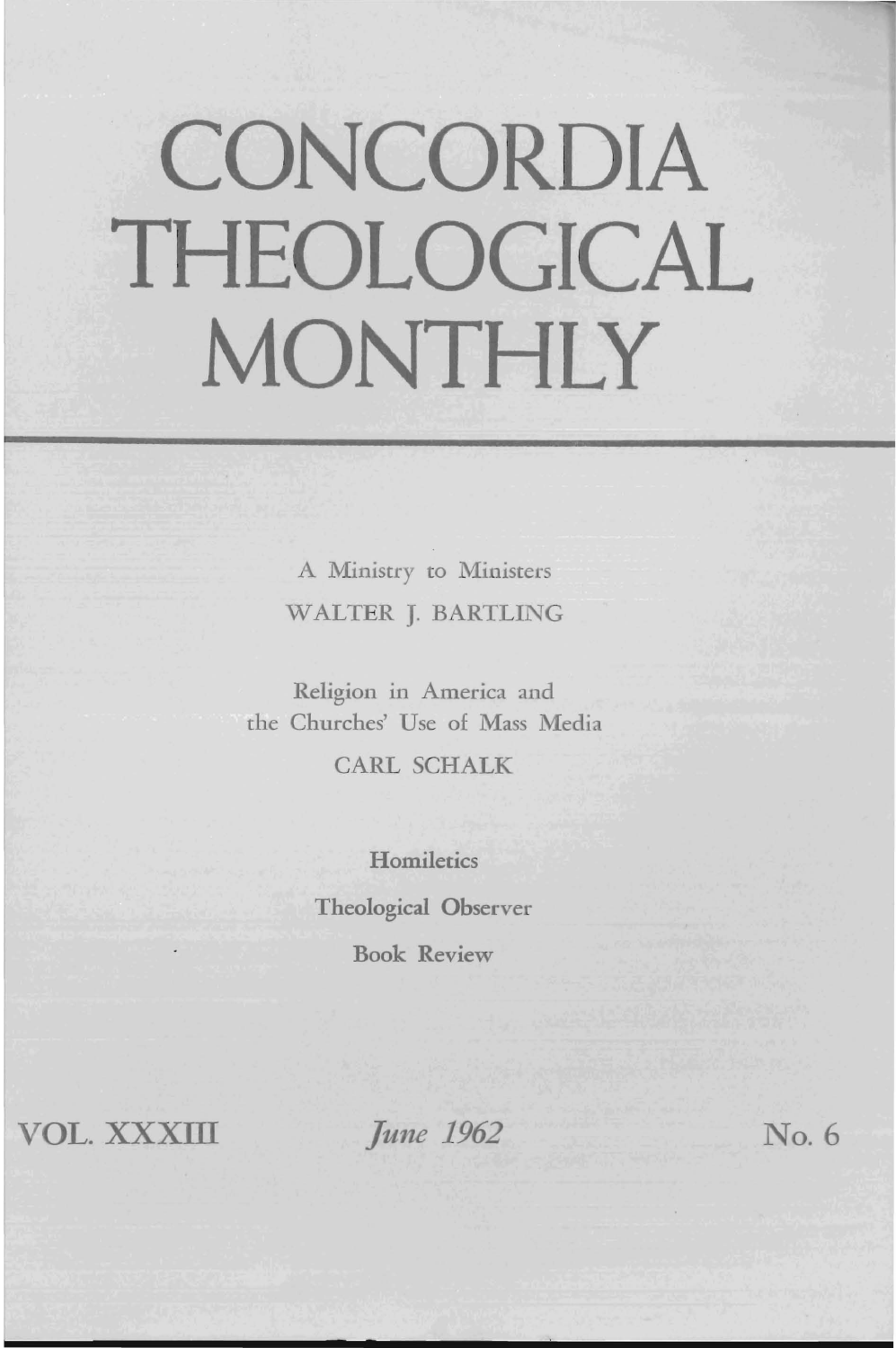### THE TASK OF THE SEMINARY

Under the heading "The Pope Speaks," the American Quarterly of Papal Documents (Vol. 7, No.3, 1961), records an address of Pope John XXIII, delivered to seminary rectors on July 29, 1961. We quote a few sentences which show the pope's concern for a devoted clergy. We read: "A clergy that is well-trained - in head, in tongue, in heart - is the very thing that offers assurance of having a good apostolate and well-directed energies placed **at** the service of the church. The *depositum fidei* is untouchable and indestructible. But there is a possibility that it THE RIGHT UNDERSTANDING AND APPLI-<br>will not be delivered with ebsolute firmness. CATION OF CHRIST'S WORDS: "THERE SHALL will not be delivered with absolute firmness CATION OF CHRIST'S WORDS: THERE and assurance if the clergy should come to suffer any of the weakening of fidelity to tra-<br>Under this heading the Dr. C. F. W. Waldition, the careful sense of moderation and ther memorial issue of the *Lutherischer Rund*respect, and the mental uprightness that are *blick* (February 1962) quotes his interprean expression of integrity and courage. It tation of Christ's words, taken from his will not be possible to face up to the divisive sermon on John 10:12-16 *(Misericordias* and self-assertive spirit that is being spread, *Domini)* as published in his *Bvangelien*blandly but persistently, by a superficial eru- *Postille* of 1870. To save space we omit the dition that has no philosophical basis, if ellipsis marks found in the quotation. Dr.<br>there is any weakening of the vounger clergy's Walther says: "These words of Christ are there is any weakening of the younger clergy's vigilance against foolish cravings for certain now taken almost generally as a prophecy deviations or for points of idle curiosity that there will be a time when Christendom *quae* ad *rem non pertinent* [which are not will no longer be divided into sects and all relevant]. The clergy's knowledge must move distinctive names will cease among Christians. ahead on the basis of the study of Scripture, But if we compare the predictions of the the Fathers, the great movements of spirit- prophets with Christ's declaration the true uality, and Christian sociology." He then understanding of these words of Christ will quotes from a former address: "There is be obvious. With these words Christ means a widespread impression in lay circles . . . to say nothing else than this: Behold, the that some present-day priests do not know good Shepherd whom the prophets foretold that some present-day priests do not know how to resist the present temptations of the am 1. Though I am sent alone *to* the lost present moment; temptations to more and sheep of the house of Israel, I am not merely finer comforts; to superficiality in study, in sent *for* them. The whole sinful world is judgment, in speech; to an exaggerated in- the fold which I will take care of as their terest in what will make a big splash; to good Shepherd. Behold, this prediction that being ill at ease when faced with daily duties there will be one fold and one Shepherd that demand self-denial, detachment, patience, will not be fulfilled at some future time.

be cheapened. Let us not get used to the soft life of a daily routine that is devoid of joy and enthusiasm. Let us not adapt ourselves to the worldly breeze of the moment that will soon pass and be forgotten. Let us not take the Gospel of Jesus and the teachings of His church and shut them up in the narrow confines of personal selfishness and gain. It is impossible to meet the needs of the Christian people ... unless the clergy is first nourished with a deep spirirual life."

# JOHN THEODORE MUELLER

be obvious. With these words Christ means meekness. Let us not permit ourselves to Therefore, my beloved, do not adopt the en-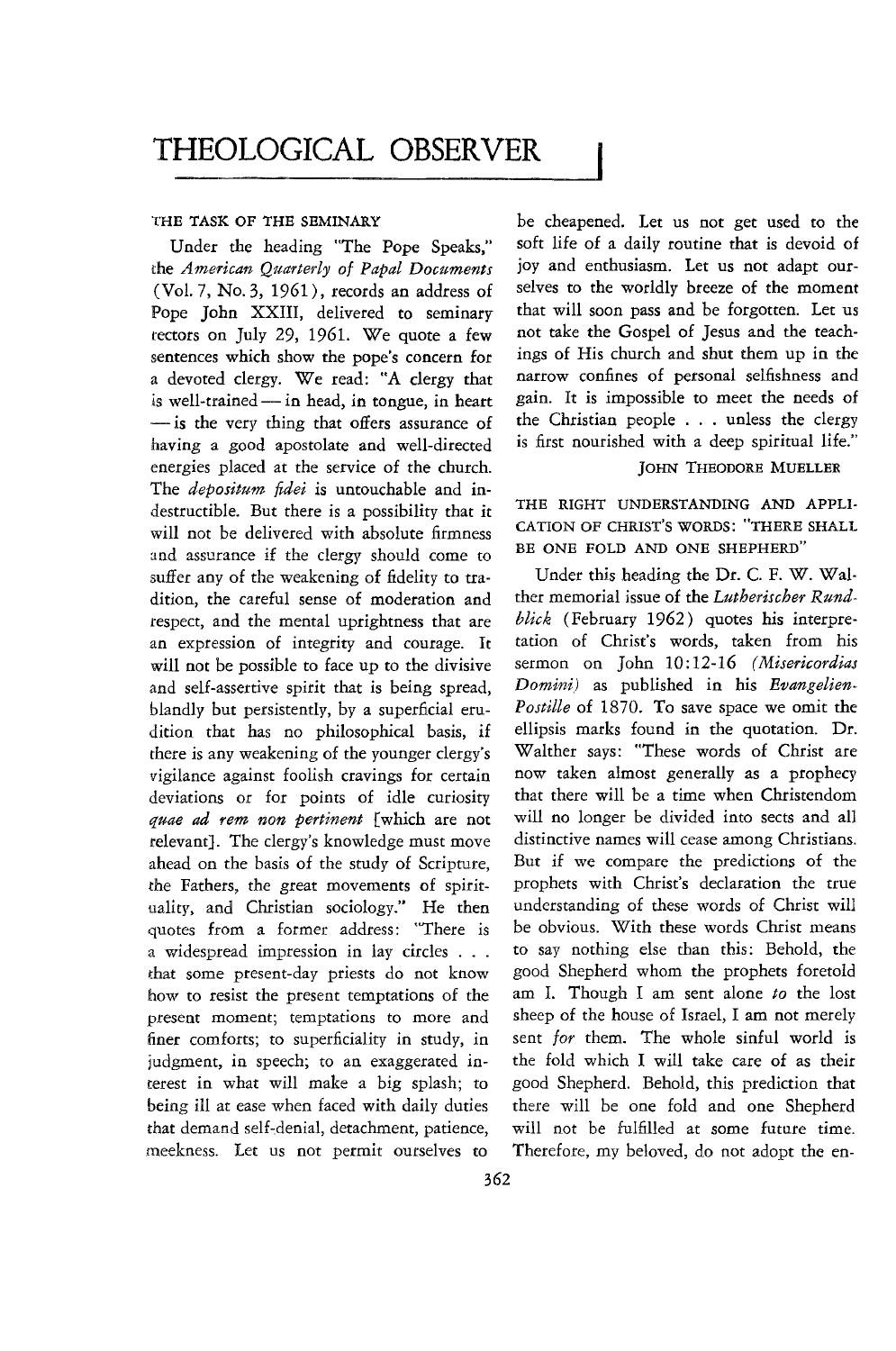thusiastic hope that according to these words before Judgment Day there will take place a general conversion of all men to Christ, so that there will follow a final, complete union of all those who call themselves Christians, and Christ will establish a glorious kingdom upon earth. Such a hope is not only based on mere human speculations, but is also moot dangerous and harmfuL It of necessity blinds the eyes of a Christian so that he will become blind to the real condition of the church in these last evil days; it makes [him} apathetic to the difference between truth and error. In our time especially many labor under the illusion that there are many true churches; that the various sects are merely different sections of it; that everyone has the truth, only in a diverse form; that every road leads to salvation, only by a different way. Indeed, many go so far as to say that the Christian religion is not the only one that saves; faith does not matter. The right application of Christ's words is that we adhere to the belief that the true church is not bound to anything except to Christ and His holy Word, and that consequently, since His Word has already been spread to all ends of the earth, His flock or church is to be found in all places and at the ends of the earth."

#### JOHN THEODORE MUELLER

## "QUARTERLY" IN 35TH YEAR

The *Concordia Historical Institute Quarterly,* a religious historical journal currently began its 35th year of publication with the April 1962 issue. This issue marks a milestone in the publication of religious historical journals, according to the Rev. August R. Suelflow, director of Concordia Historical Institute.

The *Quarterly*, a periodical devoted to the history of Lutheranism in America, is the only serial of its kind to cover the story of American Lutheranism. The institute director stated, "For 34 years this publication has made a unique contribution to this important atea of church history."

From a periodical of 24 pages in 1928 the *Qttarterly* expanded to 32 and later 48 pages. Subscribers have ranged from 126 in 1928 to well over 1,000 in 1962.

Dr. W. G. Polack, a former professor at Concordia Seminary, setved as editor of the *Quarterly* from its beginning in 1928 until 1950. Dr. Arthur C. Repp, academic dean at Concordia Seminary, edited the journal from 1950 until 1956, when the present editor, Dr. Carl S. Meyer, succeeded Dr. Repp.

Editors of the *Quarterly* have designed this periodical to serve as a current treatment of historical data. They further have planned the journal to be a source of periodical reference material for subscribers, particularly for church libraries, pastors, and teachers. Subscriptions, \$3.00 a year, are available from Concordia Historical Institute.

Rev. Suelflow concluded: "In the course of its 34 years of existence the *Quarterly* has included atticles on a great many facets of the history of Lutheranism in America. Complete sets of the *Quarterly* are unfortunately quite rare. Where available, they serve as an invaluable reference tool for the student of Lutheran church history."

Concordia Historical Institute is the Department of Archives and History for The Lutheran Church-Missouri Synod. It is located on the campus of Concordia Seminary, 801 De Mun Avenue, St. Louis 5, Mo.

## BRIEF ITEMS FROM THE

NATIONAL LUTHERAN COUNCIL

*Moshi, Tanganyika.* - Lutherans have begun theological talks with Anglicans and Moravians in East Africa. An announcement from the Federation of Lutheran Churches in Tanganyika said that in February discussions were initiated with both groups and plans were made for their continuance during the rest of 1962 and the beginning of 1963.

In the opening series, talks for two days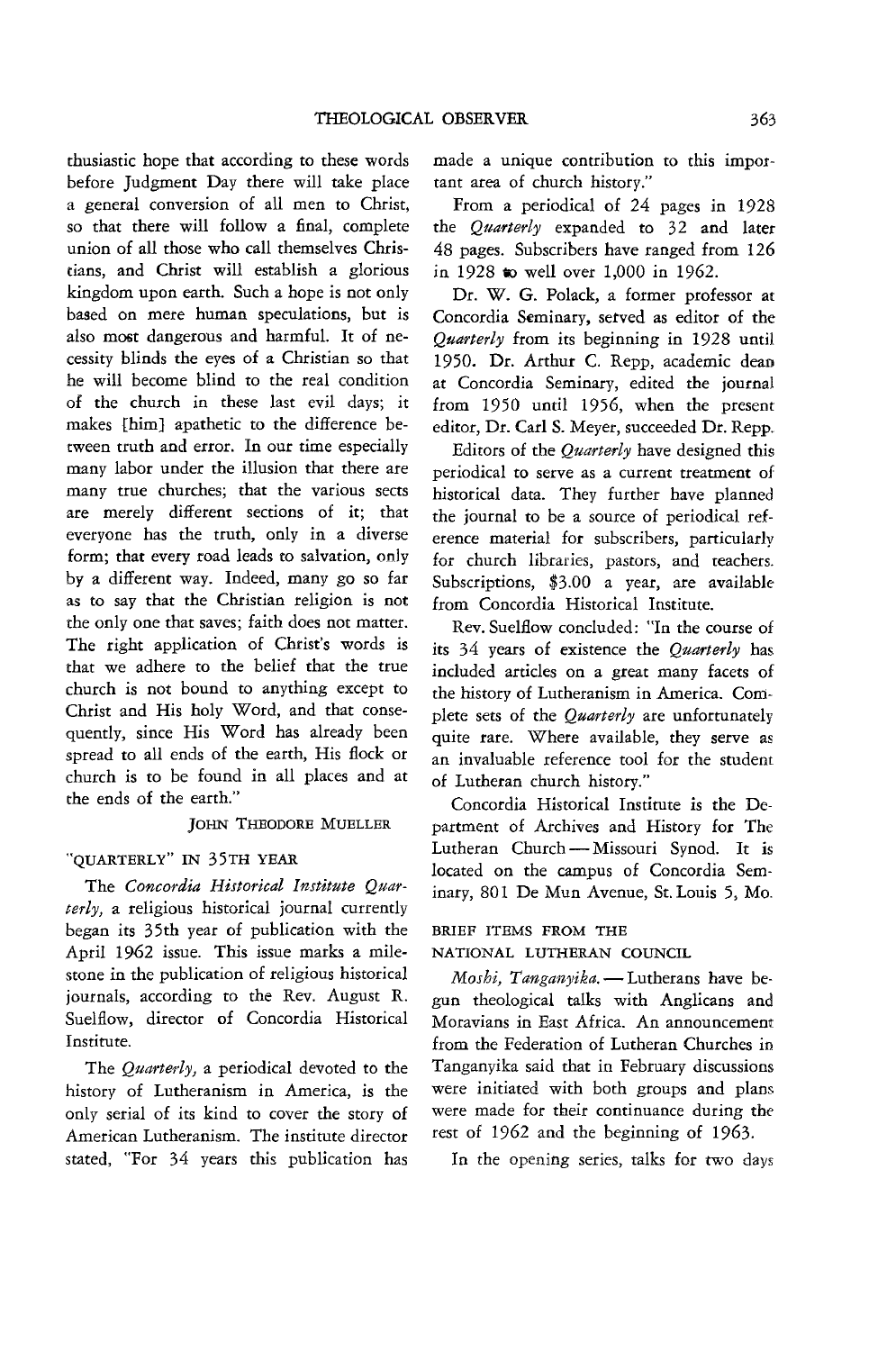at Dar es Salaam with the Moravians dealt with the sacraments in their relation to the doctrine of the church. The following two days the doctrine of the ministry was similarly discussed with both the Anglicans and the Moravians at Tabora. An adopted schedule provides for future theological consultations with both groups the latter part of May at Dodoma (Tanganyika), in July in Kenya, and early in 1963 again in Tanganyika.

In the chair at the February talks was the head of the Evangelical (Lutheran) Church of Northwestern Tanganyika, Bishop Bengt Sundkler of Bukoba. Other Lutheran representatives were Bishop Stefano R. Moshi of Moshi, head of the Church of Northern Tanganyika, the Rev. Carl Johansson, also of Moshi, executive secretary of the federation; the Rev. Dean Petersen of Makumira, a teacher at the theological seminary; the Rev. Douglas Lundell of Singida, a teacher at the Bible training school of the Church of Central Tanganyika; and the Rev. Carl J. Hellberg of Bukoba, administrative secretary of the Church of Northwestern Tanganyika.

Heading the Anglican delegation was Archbishop Leonard Beecher of the church's province of East Africa. The Moravian delegation was headed by Bishop Søren Ibsen of his church's province of Western Tanganyika.

*Yaounde, Cameroun.* - Here Protestants have inaugurated the first united theological seminary in the world to be founded with the support and participation of American and Norwegian Lutherans and the Lutheran World Federation.

In the undertaking Lutherans are joining their resources with those of Methodists, Reformed, Evangelicals, and Presbyterians of North America, Europe, and Africa. The Lutheran Church of Cameroun, which was constituted as an autonomous body in December 1960, is a charter member of the new institution.

With the concurrence of the Cameroun

Church and its parent mission agencies, the LWF Department of World Mission is making a capital grant of \$10,000 toward the provision of a professor's residence at the seminary. The agencies out of whose work the Cameroun Church has developed are the mission board of the American Lutheran Church and the Norwegian Missionary Society.

Participation in the venture will give Lutherans responsibility for maintenance of a professorship and the opportunity to nominate its occupant. The new institution is the first university-level school for training pastors in this area and will serve a constituency of about a million Protestants. It is hoped that eventually the faculty will have seven professors and 40 students from Protestant churches throughout French-speaking Africa. Construction of its buildings was begun in March 1961 on land donated by the Presbyterian Church.

Their erection was made possible chiefly by a major grant from the Theological Education Fund of the former International Missionary Council, now a part of the World Council of Churches. Participating churches are giving the rest.

In an unprecedented action the LWF Commission on World Mission, meeting in Tanganyika in 1960, declared its willingness to contribute to the proposed interconfessional training program in Cameroun. It commended the Youndi seminary plan to the "earnest consideration" of Lutherans in this country and said that if the ALC and NMS boards agreed to participate, LWF/DWM would give \$10,000. The boards were asked to assume their share in both the cost of the house and the operating expenses of the faculty.

The LWF commission noted that "there is a Lutheran tradition in some of the churches which have already entered into the seminary project that needs to be preserved." It advised the U. S. and Norwegian boards